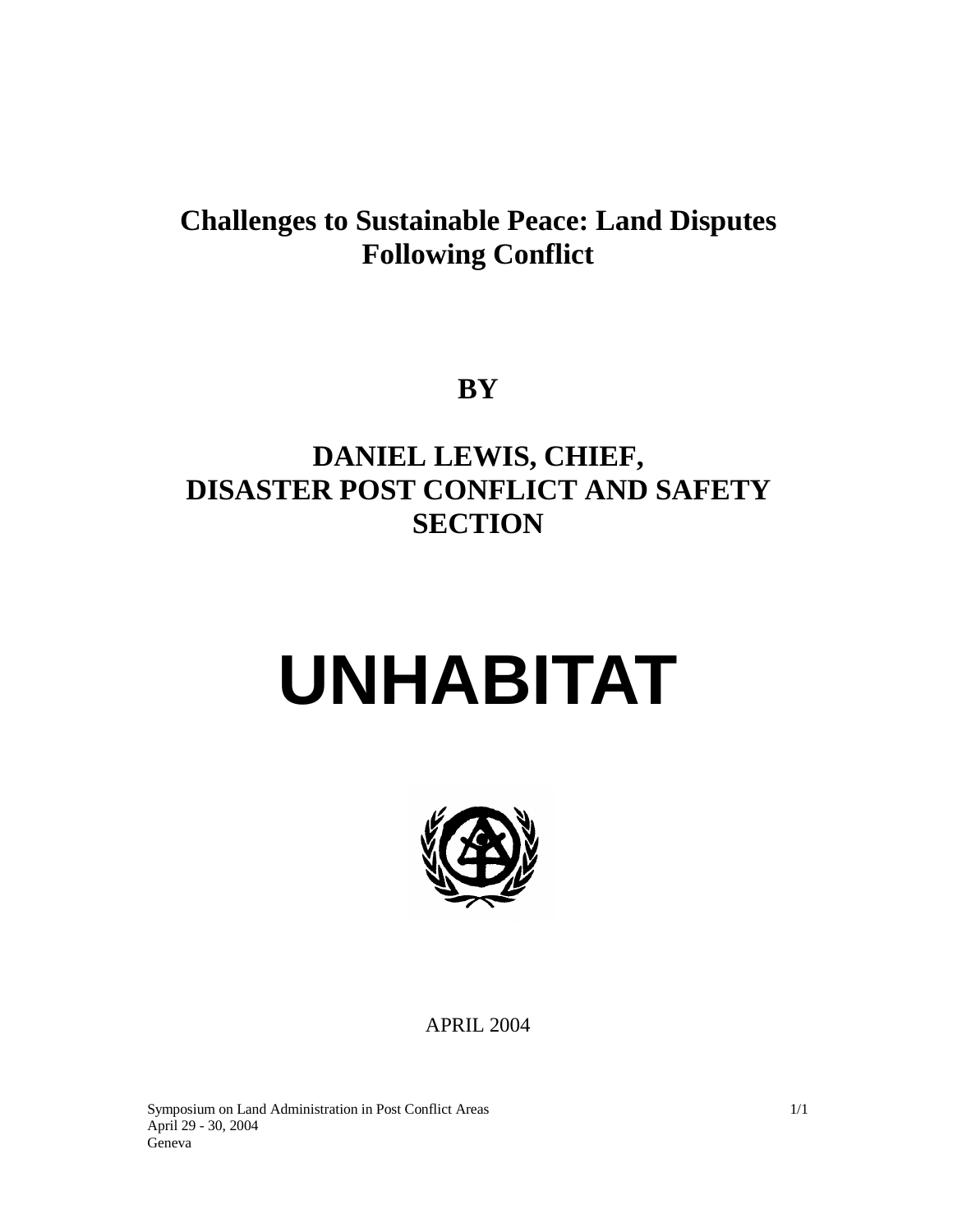# **Challenges to Sustainable Peace: Land Disputes Following Conflict**

# **LEWIS, UN-Habitat**

**Key words**: post conflict, land administration, UN

#### **SUMMARY**

In developing immediate responses and strategies in support of countries and communities emerging from conflict, it is critical that due attention is paid to sources of new or ongoing conflict. One of these is the resolution of land and property disputes arising either from displaced populations returning, or from internecine struggles for primacy over land and property rights.

That land is one of the catalysts of secondary conflict, is illustrated by experiences in several post-conflict societies including Kosovo, Afghanistan, Somalia and Iraq, and lessons learned in these contexts need deeper assessment, and incorporation into future interventions planned in new societies emerging from war.

This paper poses 4 key questions for debate namely:

- 1. Is land a conflict issue?
- 2. What is secondary conflict?
- 3. Can it be prevented?
- 4. How can we learn from past experience?

The objective of the paper is to provoke discussion and debate, and build on experiences past to inform strategies for the future.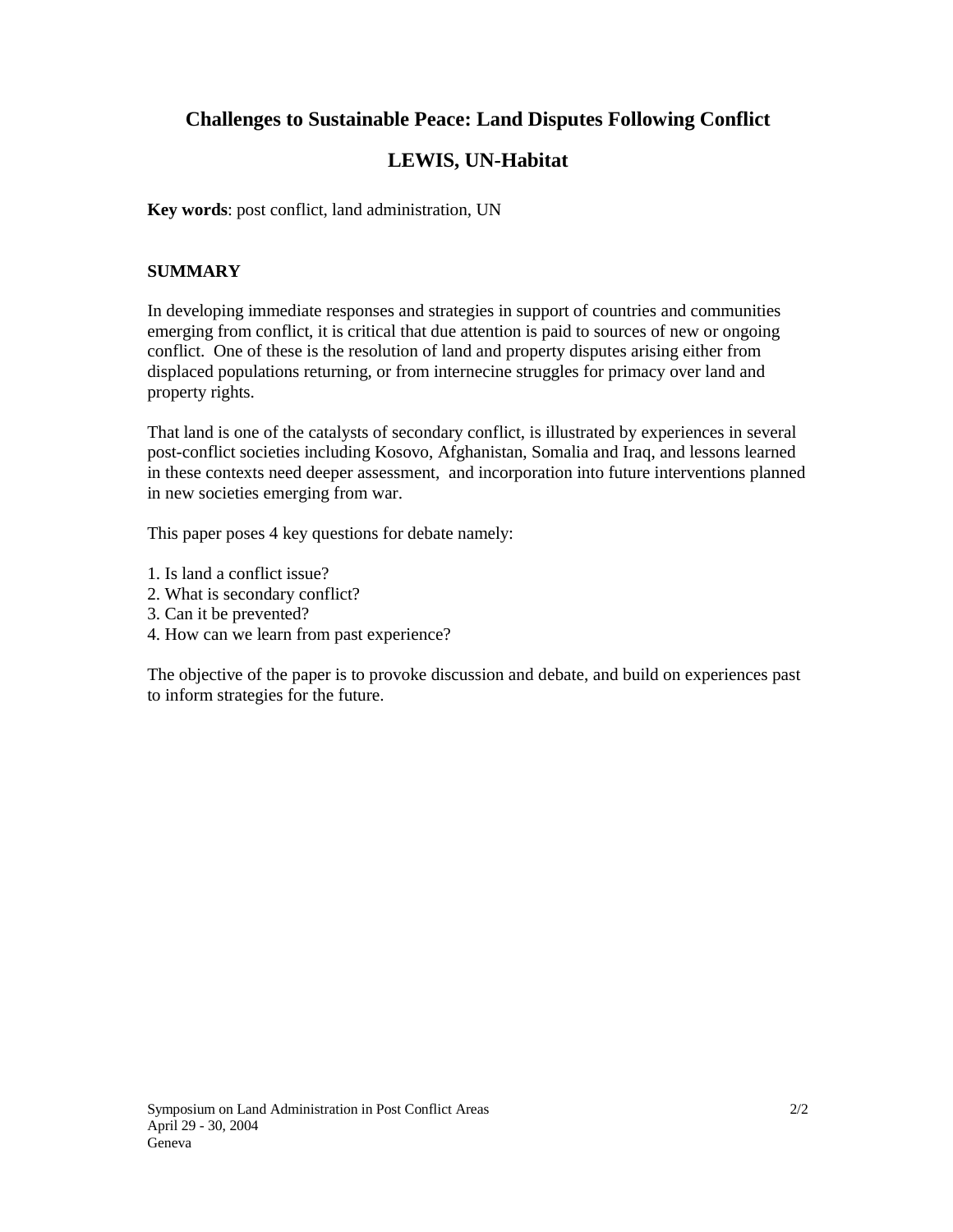## **Challenges to Sustainable Peace: Land Disputes Following Conflict**

# **Daniel LEWIS, UN-Habitat**

#### **1. INTRODUCTION**

This paper is intended less as an academic or technical assertion of a point, than as the posing of a series of questions arising both from personal experience in the field, and the experiences of others that explore one element of the aftermath of conflict. It is intended therefore to provoke discussion among the leading thinkers dealing with land administration systems; in particular those of us who are attempting to assist countries and communities emerging from war, to (re) establish functional land management systems that are both robust, and realistic.

The following asks four key questions; starting with the premise that land and tenure rights are conflictual issues even if the basis behind war is not necessarily land based; then looks at secondary and tertiary conflicts following cessation of war; and then attempts to outline what has been done in recent years in a few locations, and finally draws from lessons learned by UN-HABITAT in Kosovo, Somalia, and Afghanistan as well as the experience of others in Timor L'Este.

#### **1. IS LAND A CONFLICT ISSUE?**

Perhaps a better question is "Are wars fought over land?", and the answer would be historically…yes. With the exception of President Bush's 'War on Terrorism', which has shifted the premise for war outside of a geographical prerogative, and into hearts and minds campaigns, most if not all wars seek dominion over land, and then deal with the people. And in all cases, the war machines inch their way across the landscape leaving behind destroyed infrastructure, buildings, properties and lives of those survivors left behind.

We know that war displaces people…the number and nature of armed conflicts has changed significantly in recent years. Today's conflicts are mostly fought within country's boundaries, whereas in the past wars took place across them. Wars are no longer fought only on battlefields between large armies, rather, they are often waged in cities and villages by amateur militia, driven by long-simmering ethnic and religious ideologies and fuelled by a struggle for political and economic control. As a result, more than 90 % of the victims of today's wars are civilians. 12 million refugees are in need of protection and assistance right now. An additional 20 to 25 million people are currently displaced within their own countries as a result of violence and human rights abuses.

There are now at least 70 human rights based instruments addressing a broad range of elements of land and property rights from international declarations, conventions and covenants committing to protection and restoration of land/property rights<sup>1</sup> from the perspectives of war, inheritance, children's rights and rights of survivors, through to

 $\overline{a}$ 

<sup>&</sup>lt;sup>1</sup> See attached bibliography.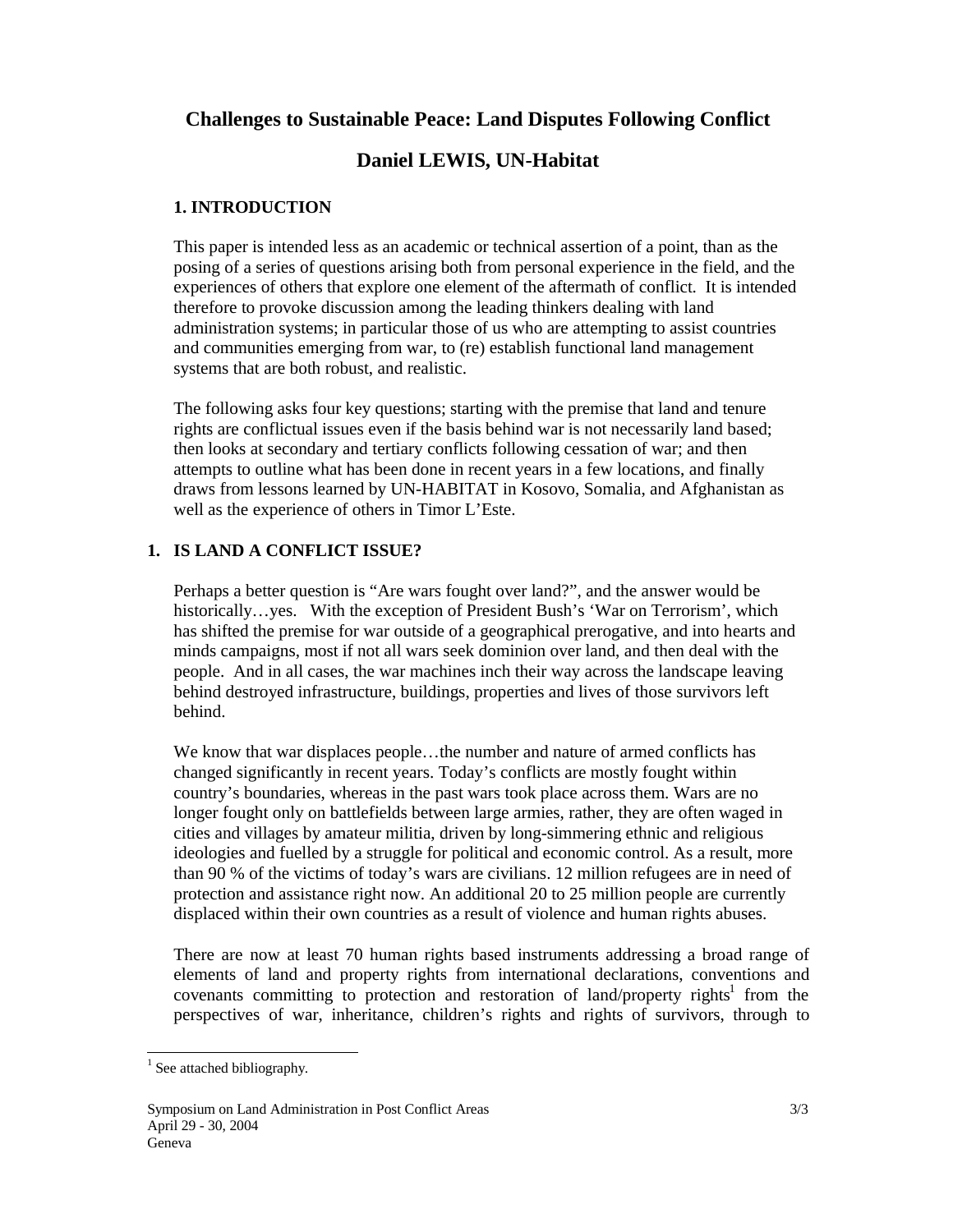women's rights and the rights of migrant workers. These are supported by UN resolutions in the General Assembly, ECOSOC, and various commissions of the United Nations.

It is clear that the UN sees the need to protect the rights of individuals and their property, and these instruments created to ensure that they are not lost. However, aside from this, what has been done practically?

Our own, more recent experiences in Kosovo provided a rich ground for lessons on land and tenure issues following conflict, and a new view on secondary conflict as we struggled together with our colleagues to find impartial and effective means of resolving land and property disputes. The programme strategy involved: developing support programmes to address needs at municipal levels in terms of urban governance, land-use and spatial planning; central level in terms of developing more modern land administration mechanisms; and, 'externalised support' developing impartial mechanisms to address residential property disputes. However, even with this relatively broad approach, there were significant gaps which were highlighted in our internal assessment of the Kosovo programme, and which if addressed earlier may have reduced continued conflict/disputes.

In Iraq, where displacement and resettlement schemes based on ethnic grounds under Saddam Hussein's regime have now under the occupying regime of the CPA created serious violent disputes as land previously belonging to predominantly Kurdish landowners are returning to claim land 'given' to Iraq's 'Marsh Arab' community. It is estimated that between  $20-200,000^2$  people may have legitimate claims for property lost in the cities of Kirkuk and Mosul alone.

In Afghanistan, an already dysfunctional land administration system has been made further untenable by unilateral allocation of properties; short-sighted development projects, and limited resources set aside for restoring and modernising the land administration sector.

Finally, in Somalia, where the fragmented and localised prolonged war in the South over absolute geographical domain continues, a rational public discussion over land administration is not even recommended. In the north however, the 'governments' of Somaliland and Puntland, where life is relatively peaceful, have begun to look seriously at how to resolve land and property administration issues made more complex by over a decade of war, and the emergent ascension of clan prerogatives over those of the regions they govern.

In all of the above cases, land ownership documents were taken, sometimes for 'ransom', sometimes for safety, and sometimes to be destroyed. In all cases, land administration documents once recovered, were incomplete, inaccurate, or obviously altered.

l

<sup>&</sup>lt;sup>2</sup> Leckie, S. "Addressing Housing, Land and Property Rights in Post-Conflict Settings, A Preliminary Framework for Post-Conflict Iraq", 30 June 2003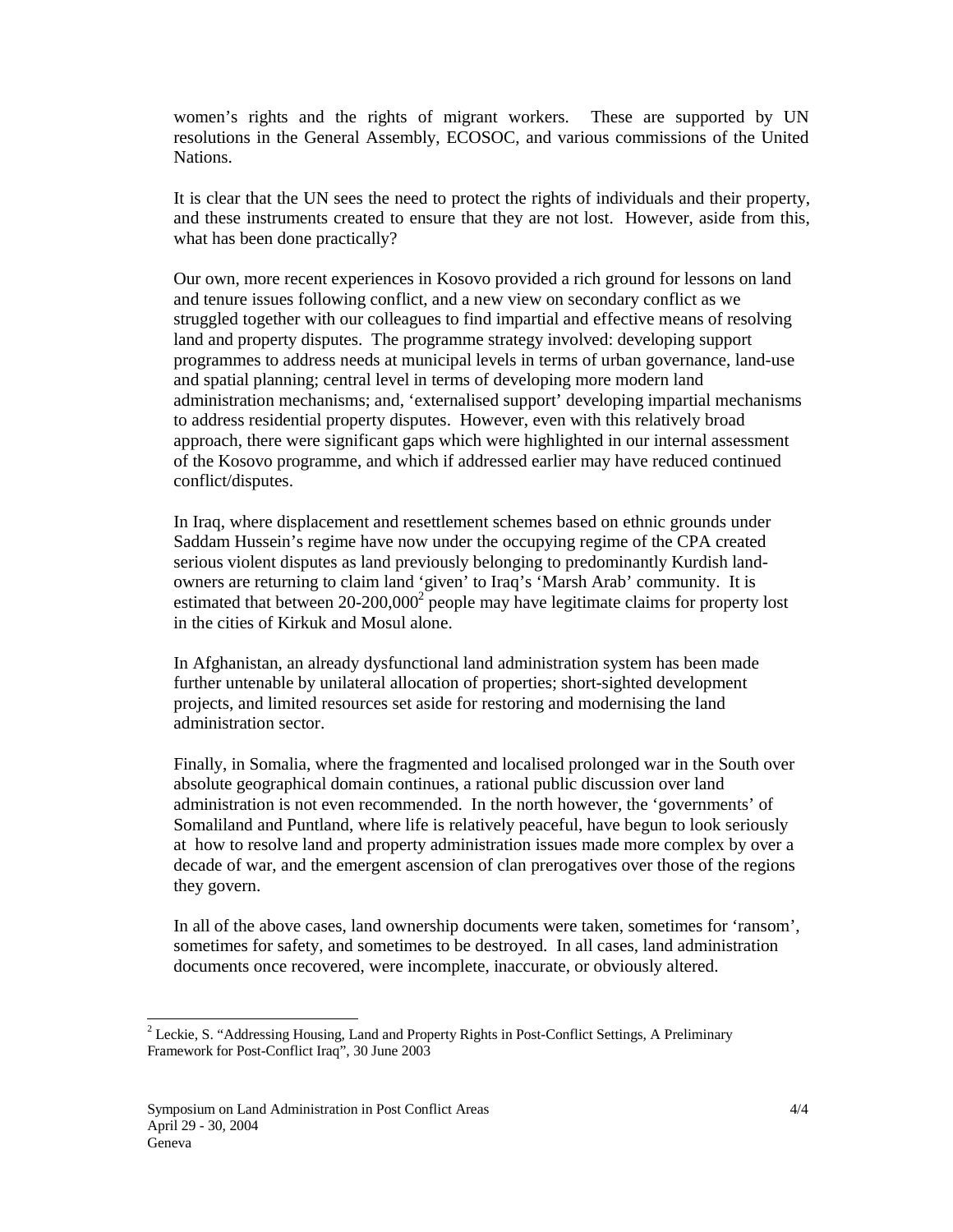Again, in all cases above, new conflict has emerged as displaced populations return to find their land or houses occupied, businesses taken over, and possessions lost. And with damaged, destroyed or simply missing documentation, the potential for 'informal' justice is high. Resolution of this 'secondary conflict' relies in the immediate absence of formal rule of law, upon either an international interlocutor as in the cases of Afghanistan and East Timor, vigilantism as in Iraq, or military intervention as in Kosovo during the early stages of the NATO campaign.

#### **2. WHAT IS SECONDARY CONFLICT?**

Leckie states in his report on land and property issues in Iraq: "Although not often seen as a security issue, unregulated activities involving the housing, land and property sectors can very easily erupt in often extreme violence, leading to larger society-wide security and stability concerns."<sup>3</sup>

As Parker Shipton rightly stated in his publication *Rights over Land: Categories and Controversies;* "…nothing evokes deeper passions or gives rise to more bloodshed than do disagreements about territory, boundaries, or access to land resources."<sup>4</sup> Many of the armed conflicts of the past century have been linked to uncertainty and inequity in, and disputes over, land. All over the world, and in developing countries particularly, addressing land rights is therefore of vital importance.

Those without protected land rights can face lives of insecurity, lack of access to income and to basic services, and suffer related human rights violations. When land becomes concentrated in the hands of a small minority, the conditions are often ripe for instability and potential conflict. In post-conflict situations, land (and related housing and property) issues are even more urgent and complex.<sup>5</sup>

Security of tenure and access to land is a central issue in disaster or crisis response. It is also crucial when developing programmes to minimise vulnerability of populations to future crises. Post-conflict experiences regularly demonstrate that land and property issues can provoke secondary conflicts. Although not often seen as a security issue, unregulated activities involving the housing, land and property sectors can very easily erupt in often extreme violence, leading to larger society-wide security and stability concerns.<sup>6</sup> In addition to problems that might have existed previously, further

l

 $3$  Leckie S.; Addressing Housing, Land and Property Rights in Post-Conflict Settings, A Preliminary Framework for Post-Conflict Iraq, 30 June 2003

<sup>&</sup>lt;sup>4</sup> Parker Shipton is Associate Professor of Anthropology and Research Fellow in African Studies at Boston University. He taught at Harvard University from 1984 to 1994. He holds a Ph.D. from Cambridge University. He has conducted field research in Kenya, the Gambia, and Colombia. He has held visiting appointments at Yale, the Universities of Virginia, Nairobi, Padova (Padua), and at Waseda University (Tokyo). His publications include **Bitter Money: Cultural Economy and Some African Meanings of Forbidden Commodities;** coedited publications including **Seeking Solutions**: **Framework and Cases for Small Enterprise Development Programs** and **Rights over Land: Categories and Controversies**.

<sup>&</sup>lt;sup>5</sup> Land plays a key role in post-conflict resolution, Jean du Plessis, Habitat Debate, December 2003

<sup>&</sup>lt;sup>6</sup> Leckie S.; Addressing Housing, Land and Property Rights in Post-Conflict Settings, A Preliminary Framework for Post-Conflict Iraq, 30 June 2003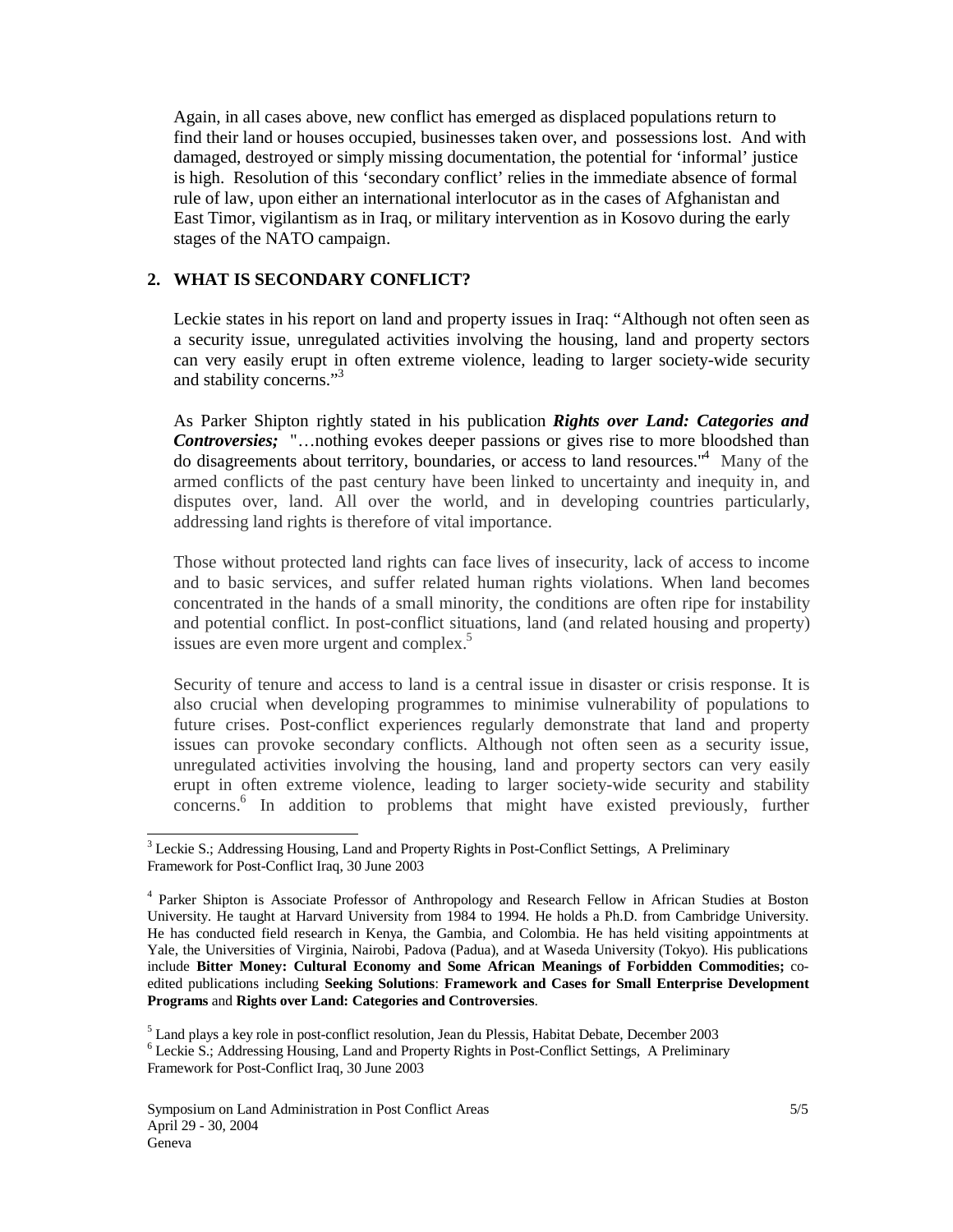uncertainties, inequities and disputes invariably arise in the course of violent conflict and war.

Firstly, people are displaced. War-time displacement of populations changes, terminates, or puts on hold prevailing rights and obligations among people regarding land and property. Housing, land improvements and property are damaged or destroyed. Secondly, land records are lost. Land administration mechanisms are disrupted. Conflict results in reduction in the power of state law and judicial mechanisms, including destruction of the physical components of the land systems such as local registries and other records. Thirdly, conflicts may also offer an opportunity to advance the goals of selfdetermination of certain ethnic, religious or geographically defined communities, especially with regard to land, resulting in land claim justifications, for example, based on historical occupation<sup>7</sup>.

While land issues are at the centre of many civil conflicts, their role in the peace process needs to be carefully addressed. Dealing with land disputes after a conflict includes the establishment of rights, drafting of laws and formulation of policies. But these can only be effective if adequate institutions and programmes are created and implemented. While a peace accord or victory in conflicts can to a certain degree resolve a spatial contest at the broader level, implementation of peace accords at a local level may be more complex. Although the peace process can attempt to reconstitute local level institutions, the difficulty stems from issue of legitimacy and capacity of institutions to effectively recognize and resolve local level tenure issues.

Based on all these realities, it can be argued that a sustainable peace process should not attempt to address only the pre-conflict territory, land and property issues, but give careful consideration to tenure issues, potentially very volatile, which develop during and after the conflict. The social and spatial aftermath of violence, displacement, destruction, victory and loss together with breakdown of administrative, enforcement and other property related institutions and norms, significantly alters ongoing relationships between people, land-use and population patterns. Furthermore, in relation to the all too common distribution of spoils - what are the rights of the victors? Also, expropriation of land for reconstruction on one hand, and usurpation of rights for land registration and transparent restitution on the other one. In essence, armed conflict and its aftermath reconfigure the network of relations and procedures upon which all land tenure systems depend.

Although not always generally immediately viewed as such, land is human rights issue. Land is directly linked to the realization of a wide range of human rights, and has itself become widely regarded as a human right. This is particularly important in post-conflict environments, where the component of the right to land restitution is of specific importance and relevance. Protecting the land and property rights of refugees and IDP's together with regularizing and registering land and property rights in general in postconflict situations can be considered the cornerstones of sustainable peace. The UN Sub-Commission on Protection and Promotion of Human Rights Resolution 1998/26 'Housing and Property restitution in the context of the return of refugees and internally displaced

 $\overline{a}$ 

 $<sup>7</sup>$  Land and Property Rights in the Peace Process, Jon D. Unruh, Beyond Intractability.org</sup>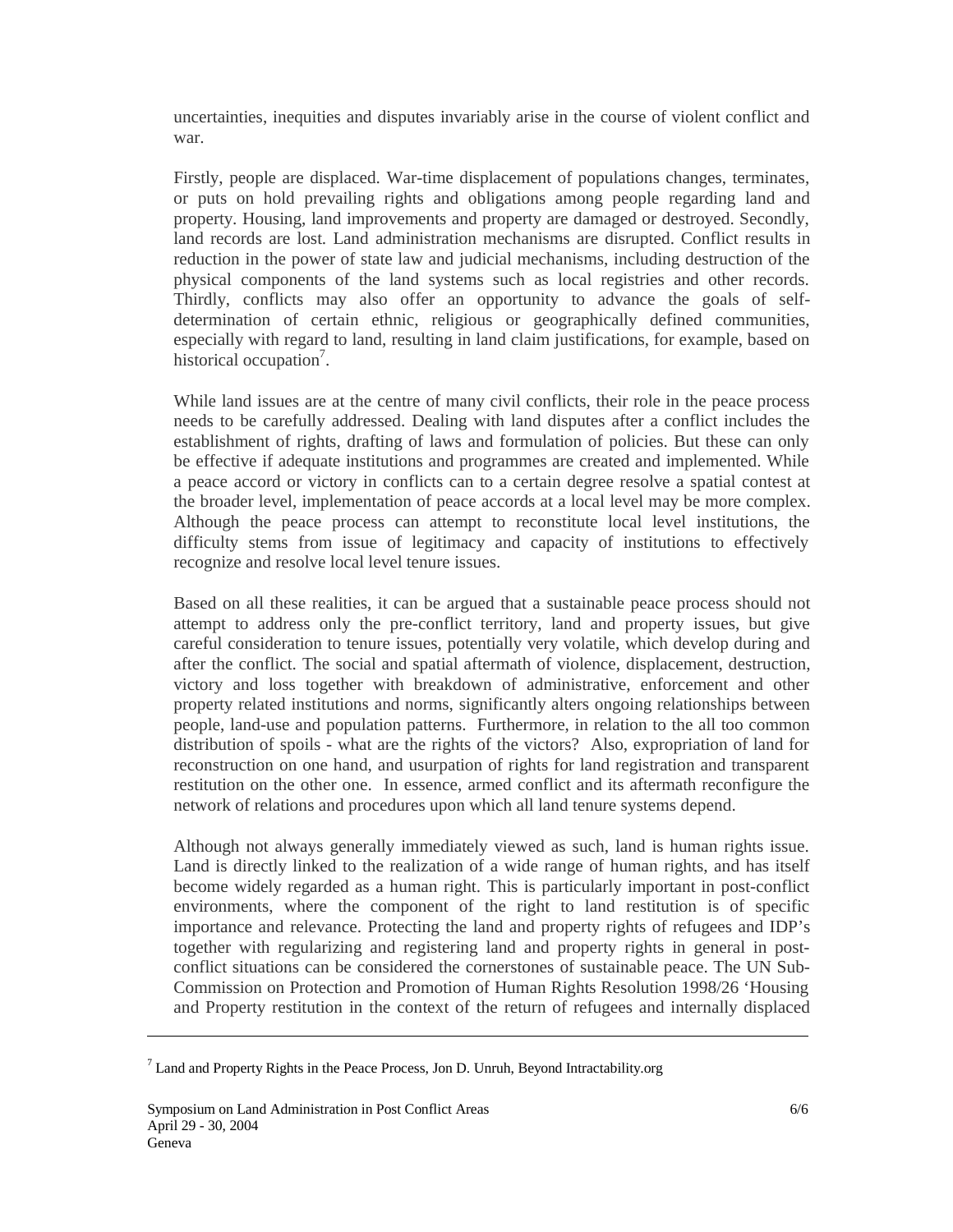persons'' reaffirms ''the right of all refugees, as defined in relevant international legal instruments, and IDP's to return to their homes and places of habitual residence in their country and/or place of origin''. Beyond these and other standards, such as UN Guiding Principles on Internal Displacement, also recognize the importance of restitution and various institutional approaches to addressing housing, land and property issues which have arisen in post-conflict and transitional contexts during the past decade. These approaches were developed in recognition of the simple fact that the establishment of rights and the adoption of policies to implement these rights are rarely, if ever, sufficient to enable the assertion of these rights to be formally enforced.<sup>8</sup> In many instances, entirely new institutional arrangements were established to deal with housing and property rights, such as those in Bosnia and Kosovo, while in others greater reliance was placed upon the role of existing institutions, like in Tajikistan.

Regularization of land and property rights is a process that aims to remedy wrong-doings caused by discrimination, to protect the rights of the vulnerable, to define the boundaries and true owners, to restore confidence in the property market, and to impose the rule of law in general. Unfortunately property regularization is also complex, and potentially an explosive exercise, in particular in post-conflict scenarios.

In many crisis prone countries, for example, customary and statutory laws operate side by side, ownership data and boundary identification is based on oral tradition and memory. Boundaries are defined according to physical land marks, often somewhat elastic, but usually well understood by the traditional leaders and communities themselves. This social equilibrium is always disturbed by conflicts. Post-conflict regularization, mapping and surveying of boundaries could therefore easily fuel further struggle over land ownership.

Property regularisation should promote transparency. Rebuilding the property registration system has a direct impact on the local economy through restoring confidence in the property market. But the regularization of the property market will only succeed when all legal property owners, or occupancy rights holders, are recorded in the property register. This requires investigation, and confirmation of occupancy rights – sometimes confirming deeds/titles going back over years and years of informal trading and transfer of property. This type of exercise is never untroubled, especially when many property transactions were often informal as a means of avoiding taxes, and regularization is a one true mean to re-introduce tax collection including in some cases retroactive tax collection.

Further, regularization is a key element to encourage an orderly return process of refugees and IDPs, thus facilitating sustainable peace process. The ability of all community members to freely exercise their property rights is essential in the process. However, confusion is immense in the aftermath of conflict, often feeding the abuse of property rights. For example, with approximately 250,000 IDPs in Serbia/Montenegro and a virtual zero occupancy rate throughout Kosovo, it was clear that the residential property rights of many of these displaced families were abused by others illegally occupying their homes in Kosovo. The removal of illegal occupants is a sensitive and often emotional issue, and is usually accompanied by threat and intimidation. In order to ensure a legal process of

 $\overline{a}$ 

<sup>&</sup>lt;sup>8</sup> UNDP Policy Note on Land Rights, A discussion paper for comments, September 2003 (COHRE)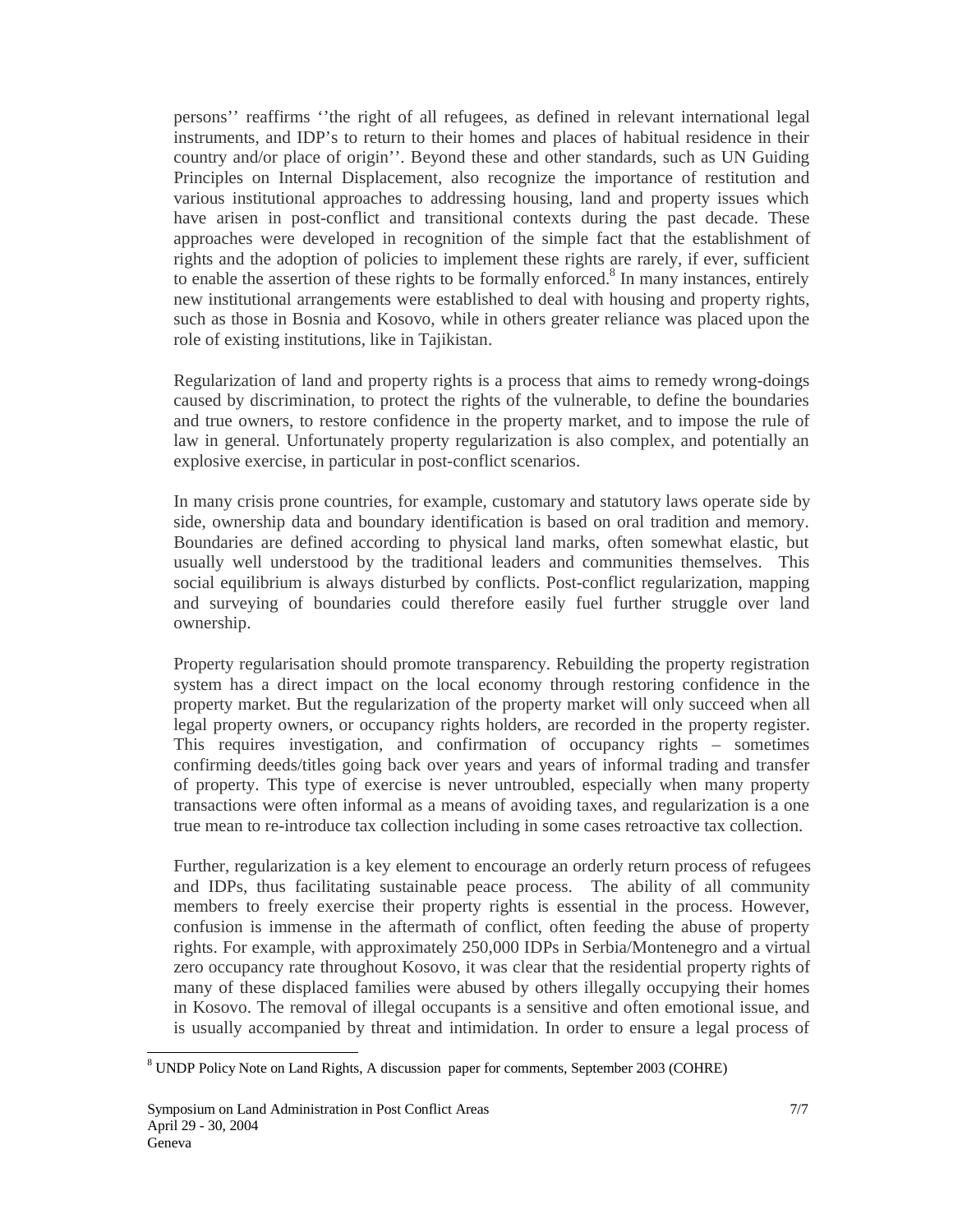eviction, one which provides due process for both the illegal occupant, and for the property ''owner'', there must be a full support of the law enforcement agencies. Regularization of property in post-conflict context requires therefore a clear commitment of those institutions imposing the rule of law in the country, and the law enforcement agencies must fully participate in forced removals where necessary. Yet another paradox of a conflict.

Most civil institutions cannot endure the impact of armed conflict. This is especially the case for land tenure institutions where land issue was a significant component of the cause and maintenance of the conflict. What is needed in today's peace and reconciliation processes is the recognition of not only the difference between pre-conflict, post-conflict and recovery tenure issues, but also the opportunities that exist for engaging multiple approaches to land and property that will move to a more solidified social, political and legal environment within which land and property issues operate<sup>9</sup>.

So, we clearly see that in the aftermath of conflict, while individuals, institutions, and parties to the conflict are recovering, the potential for new conflict emerges even through the rebuilding process. The elements of addressing land and property issues need to be supported by the parties, and this is not easy, particularly in the case of civil conflicts where the conflict may be between former neighbours, friends, or even family members. It is made more difficult by the capacity of local judicial systems to remain impartial and accountable, and the institutions of governance unable to ensure sustainable restitution and protection of the rights of all.

#### **4. CAN IT BE PREVENTED?**

Sadly, in conflict and crisis situations, the extent of readiness for the eventual losses in the land administration sector is rarely, if ever developed. However, in situations where the international community are asked or mandated to intervene, we could be better prepared from a response perspective.

A very brief synopsis of current/recent responses to the land issue in post-conflict countries reveals in all cases, the international community were NOT well prepared, and secondary conflict over land and property rights emerged.

In these cases, there has been sufficient evaluation and review to extract lessons upon which to build a more robust post-conflict land administration strategy, which would reduce the potential for secondary conflict.

#### **4.1 What measures have been taken in:**

#### **4.1.1 E. Timor**

Land claims, land administration, conflict resolution and economic development are essential issues in solving problems in most land conflict

<sup>&</sup>lt;sup>99</sup> Land and Property Rights in the Peace Process, Jon D. Unruh, Beyond Intractability.org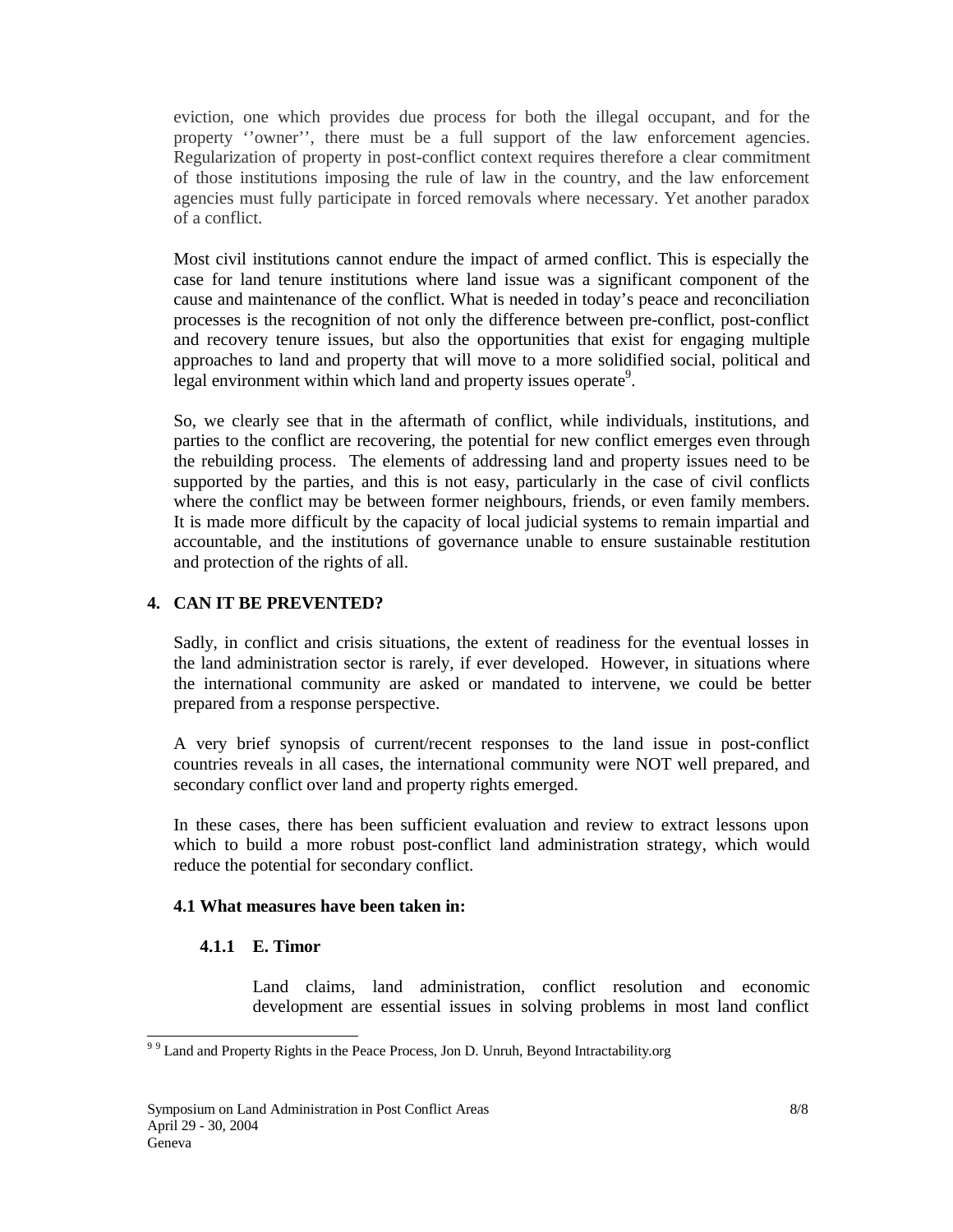countries. Land issues in East Timor contain significant potential for political conflict and economic instability. Land claims in East Timor may potentially be claimed on four competing bases: underlying traditional interests, titles issued in both the Portuguese and Indonesian eras, or long term occupation rights. Adding to the problem; all land title offices were destroyed during the militia violence, apparently as a deliberate policy of the Indonesian army, and most records were lost in the destruction. Today, a system for resolving disputes has not been devised or implemented, and until these issue is resolved, it will remain impossible to establish an effective system of land administration.

Resolving land claims and re-establishing land administration systems in East Timor (and elsewhere) will not succeed without an effective system of conflict resolution. This is not only inseparable from land claims and land administration, but is important due to the re-emergence of long suppressed rural conflicts.

A proposed process of providing interim tenure on all properties that can be informally declared undisputed has not been implemented leaving the entire land administration system in limbo.

#### **4.1.2 Afghanistan**

Afghanistan is one of the most rapidly urbanising countries in the sub-region. Land grabbing where powerful individuals take land is still a common practice and it is done so without retribution. In many urban areas, the distribution of land by armed groups often under the eyes of the government is impinging on the authority of the government. These practices, reinforced by the backlog of land dispute cases discourage investment in reconstruction, and particularly marginalise the urban poor and returning refugees and IDP's.

Land is such an important form of assets and so fundamental to social welfare that its ownership and distributions amongst families are regulated by traditional practices and modern laws. In many developing countries including Afghanistan, land-related disputes constitute the highest percentage of court cases.

The city of Kabul has been destroyed repeatedly, the last one caused by the internal strife that started with the departure of the then Soviet Union in 1989. By 1996 when the Taliban took over Kabul the city was laying in ruins.

Kabul has a Municipal Council and a Mayor who heads the Municipal Office that dates back to 1920's. But the prolonged conflict not only caused physical damages to its infrastructure and housing but also severely affected government institutions.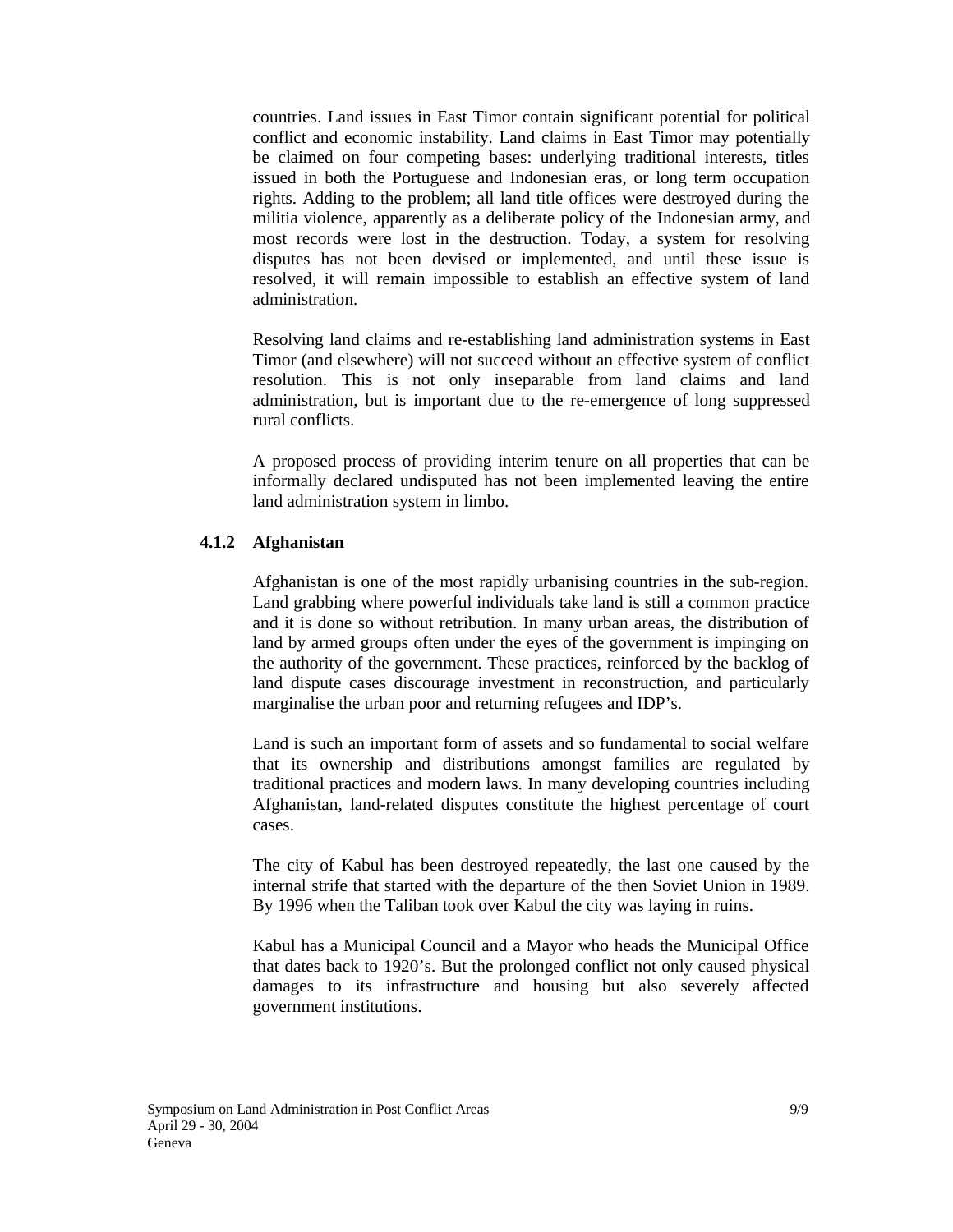As in many conflicts, administrative records were either lost or burnt, equipment were stolen and buildings destroyed. Many able civil servants left the country and those who braved the ordeal of war had nothing much left to continue performing government functions. Thus, for the last quarter of a century Kabul's land administration was in abeyance.

Property rights in many parts of Kabul are neither clear nor uncontested. Land disputes are going to hinder the land market and the reconstruction of the city. It is estimated that more than 46,000 houses have been either damaged or destroyed in Kabul. Of this over 76% lie in so-called "unplanned" areas. With the expected growth in population and economic activities, Kabul's primacy will be reinforce resulting in a sharply increased demand for land for various urban uses – of which housing will be the most dominant one.

In the above context, the land issues of immediate importance in Kabul as well as in most cities and countries in post-conflict situation may be summarised as follows:

- How should government deal with the issue of squatter settlements? What economic and social aims are achieved in regularising squatter-areas?
- How should government deal with the issue of informal settlements?
- How can one achieve the right balance between standards and affordability in land development?
- What public purpose is served when government exercises the power to acquire private and public land for housing?
- How can the Municipality ensure that environmentally sensitive areas like the flood plain of Kabul River and many natural drainage paths as well as visually attractive spots are protected from "development"?
- How can Kabul Municipality promote a more orderly and rapid infilling of vacant areas in the immediate city in order to maximise the use of existing infrastructure?
- Should Government be involved in ensuring the supply of land for housing?
- To what extend land should be developed wholesale as opposed to developed available in the city core? Social services? Incrementally? What social purpose each serves?
- How can Municipality ensure that services for new land are provided and financed?
- What role government should play in managing land as a scarce resource?
- Distributive aspects: Distribution across income groups, ethnic groups, etc.
- Distribution amongst users-group (business, industries, housing, etc.)

#### **4.1.3 Iraq**

As with all post-conflict countries, Iraq faces major challenges with respect to land, housing and property. Summarising from Leckie's 'Preliminary Framework' some priority issues, including: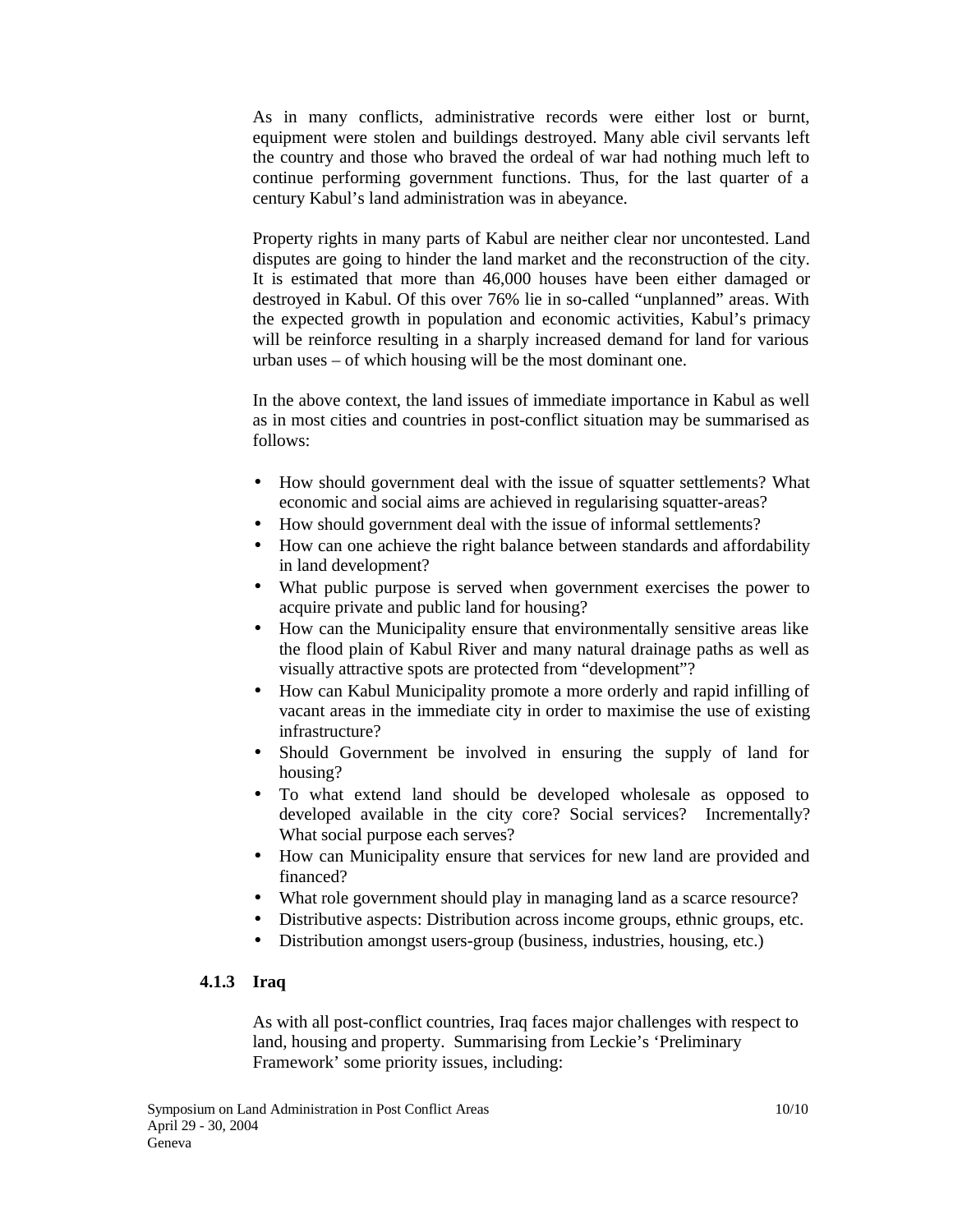- The mass spontaneous repatriation of refugees and IDPs to their former homes;
- Resolving land, housing and property disputes;
- Rebuilding and reconstructing damaged or destroyed housing;
- Removing discrimination from the land, housing and property sectors;
- Addressing women's rights to land, housing and property;
- Ensuring housing rights for everyone and protection against homelessness;
- Re-establishing housing and property registration systems and cadastral systems;
- Establishing independent judicial bodies to address these issues;
- Creating a legislative and policy framework compatible with international human rights law;
- Repealing/reversing discriminatory applications of law;
- Protecting the rights of tenants and others against arbitrary eviction;
- Re-establishing the production of local building materials;
- Finding alternative housing resources for secondary occupants;
- Social housing construction;
- Creating conditions for a housing market to emerge;
- Developing a compensation or subsidy system;
- Expanding reconciliation efforts into the housing, land and property areas;
- Resolving the problems of landlessness;
- Ensuring security of tenure protections for all and;
- Competing legal systems vis à vis housing, land and property.

These are just some of the broad housing, land and property issues that are already facing Iraqi's, and which will begin to emerge higher on the agenda as Iraq's future unfolds.

Two primary recommendations stand out. Firstly, there is an urgent need to adopt an Interim Policy on Housing, Land and Property Rights, grounded in international human rights principles and best practice. The absence of such a policy has led to housing, land and property rights issues being treated in a legally inconsistent, *ad hoc*, arbitrary and piecemeal manner, which will only serve to delay justice, bring the credibility and legitimacy of the CPA and its partners into doubt and increase the likelihood of future instability and renewed violence and conflict. Secondly, the immediate establishment of the Iraqi Directorate on Housing, Land and Property Rights (IHLPRD) to coordinate policy, law and programmatic efforts to resolve all outstanding housing, land and property issues within the shortest possible time-frame is urgently needed.

Preliminary action has been taken on the basis of Leckie's advice, however a realistic understanding of the scope and scale of land/property reform in Iraq remains to be integrated into strategic planning in Iraq.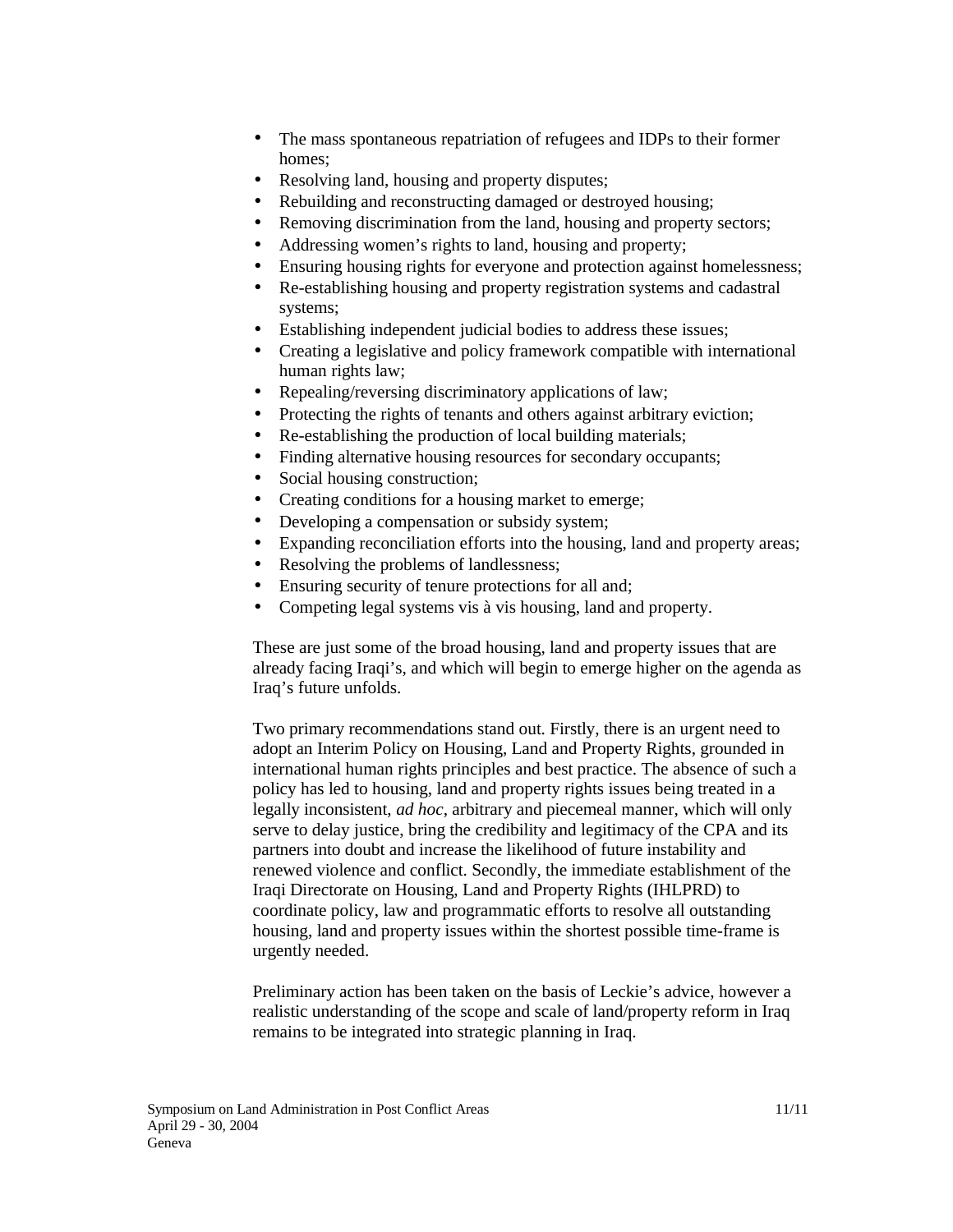#### **4.2 Lessons learned are:**

#### **4.2.1 Protection of records (any records) should be part of peacekeeping:**

The Security Council resolution giving authority to the United Nations to undertake peace keeping operations in a country or territory should be written in such a way as to include the land problem, and even physical protection of land records, where this is a key part of the conflict. The conflict over land and property should then be integral to both the peacekeeping process, as well as form part of the peace keeping budget. Peacekeeping forces would have the responsibility of securing the land records as soon as possible, and protecting them from damage and alteration. Land related activities, which are often too politically sensitive for donors, would be ensured of financial support. Also, in certain circumstances, the UN peacekeeping forces would then be responsible for evicting criminal elements from public property. Most critically, the conflict over land and property would be formalised on the agenda of any interim government in which the UN had a role in the emergency phase.

#### **4.2.2 In heavily contested conflict with longer term displacement, protective measures for returnees re-occupying properties are required:**

As soon as the situation is sufficiently secure, one or more persons should visit the country/territory to assess the needs of the citizens in relation to land and property problems and security of tenure. This assessment should be made within the framework of the international human rights principles/conventions, particularly in regard to possible discrimination against women.

The type of land and property related user needs that are likely to be found are:-

- A need for immediate shelter where land is required for temporary occupation (e.g. returnees displaced by conflict).
- A need to rebuild houses which have been destroyed, or partially destroyed.
- The allocation of building permits to reconstruct destroyed houses, which permits need evidence of ownership of the land and agreement by the owner.
- Identification of abandoned houses/apartments and a management system to temporarily allocate these houses/apartments.
- Assistance to people evicted from their houses/land requiring evidence which shows their rights to the property
- Invasions of public land and property, which may be needed in the emergency and/or have symbolic value for the interim administration.
- Allocation of temporary land use rights for drawing water, harvesting etc.
- Allocation of temporary land use rights for peacekeeping/military interventions.
- Eviction of women, especially widows and children, by families from family property.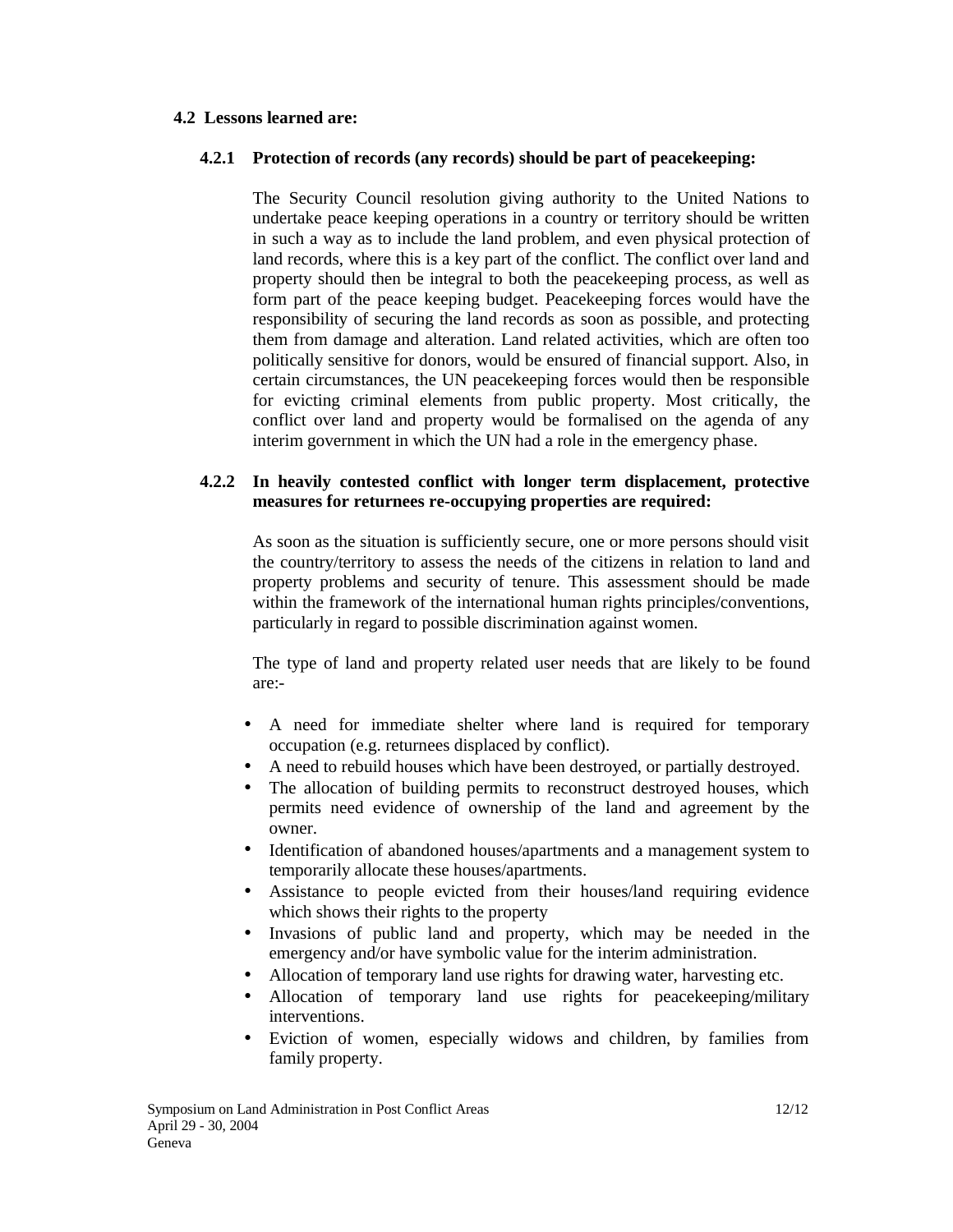- Evictions and land/house invasions by one group against another group as part of the conflict.
- The informal and sometimes violent restitution of property taken during the conflict.
- Land information for the installation of services or the restoring of services.
- The theft and/or illegal alteration of land records describing users property rights.
- Emerging of previously unrecorded contracts and/or data, giving evidence of land rights, from parallel/informal structures.
- Minor warlords and/or gangs allocating land/properties –public or stolen from the rightful owners in terms of the registry records.
- People not having any security of tenure for one or other reason.
- A basic legal framework and administrative infrastructure to record disputes/claims, give information and/or assistance.

#### **4.2.3 First steps might include**

- the handling of immediate land/property issues, in particular establishing tenure where no disputes exist
- evictions, establishment of procedures and capacity to protect citizens from arbitrary eviction
- discrimination, establishment of protection measures for marginalised populations
- the allocation of land use for temporary purposes, including housing and commercial enterprises
- securing of the land records, (registry, cadastre, maps, possession lists, survey field records, text and graphic, digital backups, paper plans) and determining/scoping the scale of gaps/deficiencies in land records, and administrative institutions
- supplying remotely sensed imagery (aerial photography and/or satellite photography) for de-mining, servicing and management of the emergency,
- supplying information to people who have lost their property rights, establishing mass media and information dissemination mechanisms

Even though better results are obtained when these activities are undertaken as soon as possible after the conflict has ended, it is also important to have the reconstruction phase in mind from the outset. As much as possible, each step in the emergency phase in regard to land and property should also be creating building blocks for the reconstruction phase.

Other types of interim tenure issues also need to be explored such as anti-eviction rights, adverse possession, occupancy rights, local forms of records, undivided shares, group rights etc. Fixing the land administration inconsistencies, registration/cadastre mechanisms, etc, in a country the size of Iraq could take 10-25 years (depending on the current situation in terms of coverage, state of records, no. land professionals in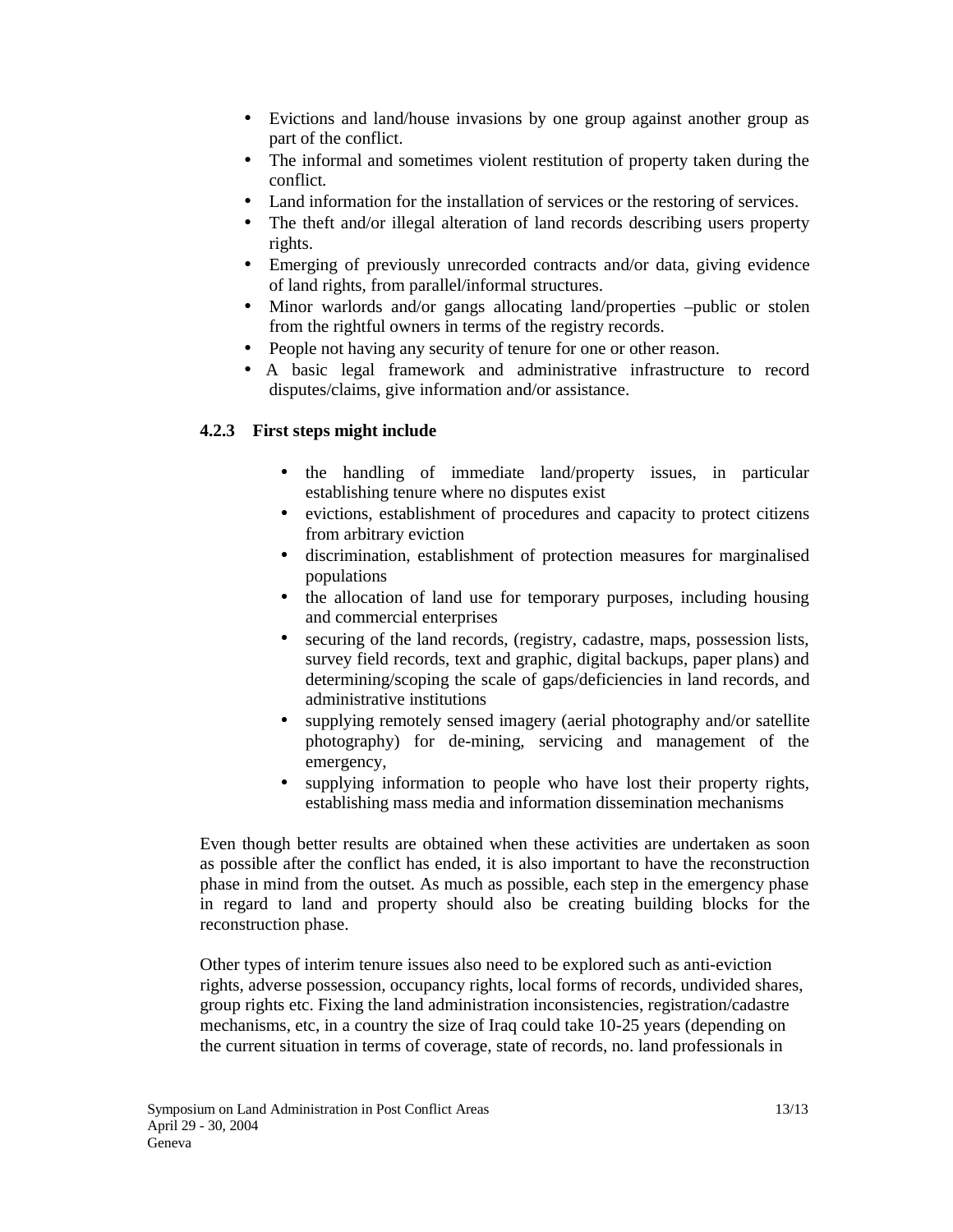place etc). UN-Habitat also has some experience in this area as well (some of which will soon be published on the web by the land and tenure section).

#### **Conclusions**

In conclusion, much of this discussion is focusing on situations where immediate measures are required to address pressing land and tenure issues following conflict. From our own experiences, and that of others, it is clear that these issues are real, and that care must be taken to ensure that further conflict is avoided. In my view however, it is important that the work we do in this field is not wasted in short term measures, and that we think clearly about leveraging the short term interventions we make into longer term impacts.

Conceptual gaps between relief and development must be addressed. Any resettlement process, irrespective of its short- or long-term planning horizon, necessarily has to consider in addition to meeting urgent human needs, the physical infrastructure and human settlements problems that arise, including adequate shelter for all; one of the UN-HABITAT's twin goals of achieving adequate shelter for all and sustainable human settlements development. UN-HABITAT experience proves that in many post-disaster/crisis scenarios it is most effective when interventions are designed to begin simultaneously; consideration of long term impacts of short term interventions can add value to the latter, and depth to the former. A process of long-term reconstruction and economic recovery should therefore begin while postemergency actions aimed at restoring normality for the displaced populations returning home or settling in new places are being undertaken. In this manner, strategic investment during emergency and relief stages can contribute significantly to building foundations for development.

We've seen that land can be a factor in prolonging conflict, and care must be taken during a regularization programme to avoid exacerbating existing tensions arising from historic enmity. But how? I don't have the answers, but you've heard some of the questions, and some opinions I've shared; we are publishing a handbook based on experiences gained through attempting to address these issues in post-conflict situations, and together with my colleagues look forward to your enhancing this tool with experiences of your own. Again, it is not the definitive answer, I'm not sure that exists. I am sure however, that in fora such as this one, and others taking place from time to time, the potential for learning and getting better at our responses is highest.

Thank you,

### **BIOGRAPHICAL NOTES**

Daniel Lewis is the Chief, Disaster Post Conflict and Safety Section,Urban Development Branch, Global Division UN-HABITAT. He has worked for UN-HABITAT since 1997 based in Somalia, Kosovo, and Nairobi. As a Civil Engineer, and private consultant, he has worked in urban reconstruction and housing programmes in South Africa and Chile as well as with First Nations communities in his home region on Vancouver Island, Canada since 1987.